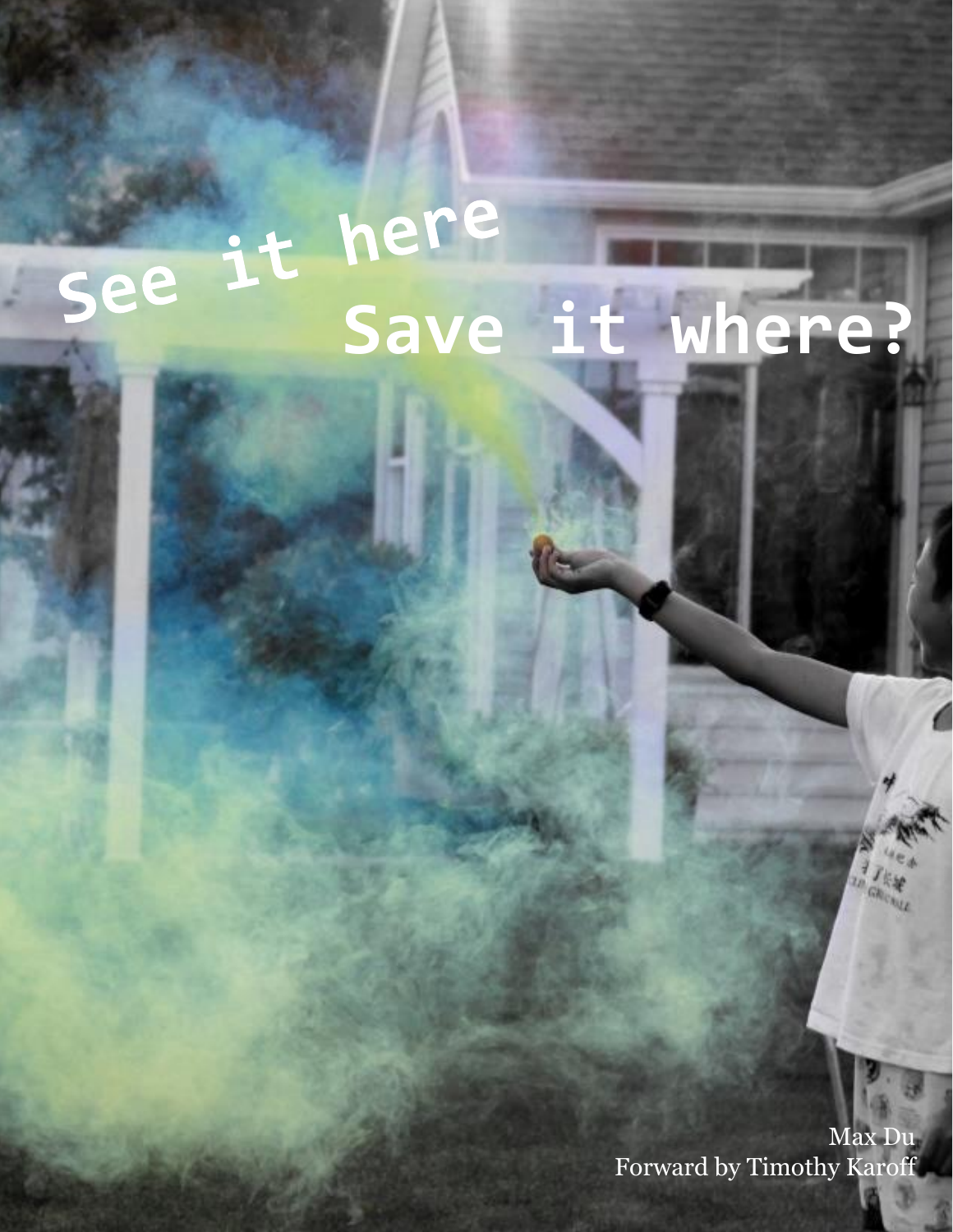## Forward

Over the course of the quarter I've had the privilege of reading Max's poetry and watching his style crystallize. Now that these ten weeks have passed, I'm lucky enough to have a soapbox – in the form of this foreword – to explain what it is about these poems that makes them special to me. My hope is that I can use this foreword to convince you to pay special attention to the details in the poems collected in *See it Here – Save it Where?*

Du's poetic voice is earnest and wistful, but serious. Even when his poems' subject matter veers into dark territory, their romantic tinge often remains. Take, for instance, this couplet from "Ode to a Dying Fish": *The red starburst on your head I touch, / an oozing stamp, metal rod's kiss.* The poem flips the reader's expectations, turning a gruesome scene into a gently-rendered image. Who would think to describe a wound as a "kiss"? The tensions in this couplet – between innocence and brutality, beauty and gore – undergird many of the poems in this chapbook. The brilliance of poems like "What Whales Do" and "I need to know." lies in the ways that they metabolize their brutal anecdotes, never flinching from painful details, but never indulging either. It's a challenge to keep the poem from being subsumed by its grisly images, especially when those images are as haunting as the dead whale and robin chicks that Du conjures in these poems, but Du navigates this challenge with grace. He strikes a balance, letting these stories breathe while ultimately folding them neatly into the poems.

One characteristic of Du's poetry is his fascination with childhood, and on a deeper level, innocence. Though many of these poems center on the speaker's childhood memories, to call them 'nostalgic' would be an oversimplification. In "Orbits of Forgotten Dreams" (my favorite poem in the collection), the speaker struggles to understand why, as a child, he filled the planets hanging from his bedroom ceiling with candies. Here, childhood is a time of wonder which the speaker can no longer access. But in "Ode to a Dying Fish," the speaker's childlike wonder leads him into a one-sided encounter with a dying fish, thereby implicating him (*I was curious. / You were dying.)*. And in "I need to know," the speaker's innocence allows him to believe that the robin chicks he takes home are alive, setting him up for the horrific realization that they were dead the whole time. These poems detail moments where childlike innocence bumps up against raw, often painful reality. In Du's poems, innocence is simultaneously wonderful, fragile, and dangerous.

I can't discuss Du's poetry without at least touching on his use of imagery. Du's sense of observation is keen; his poems are driven by their vivid, strange, and sometimes surreal images. Take, for example, this fragment from "I need to know.": *the mist collapsed to dew*. In the days after I read this poem, I caught myself thinking about this phrase when I walked over dewy grass on the way to my classes and imagining it as flattened fog. The image is tangential to the theme of the poem; it's just a small snapshot of the world through a different lens.

These poems are peppered with many other sharp, delightful lines like these. A few of my other favorites: *the walls smudged saddle-grey from years of constant chafing* ("What Whales Do"); *Wheels on weld joints tap-tap like / trembling frozen branches* ("Trains, they Barrel Through the Snow"); *wax glaze clinking like marbles* ("Orbits of Forgotten Dreams"). Du's images worm their way into the readers' minds and stay there long after they've finished reading.

There are other features of Max's poems that I'd like to discuss: his subtle attention to the sounds of words, his sentence structures, his lineation, his use of indentation. But I only have so much space here. I'd rather you read the poems yourself than read what I have to say about them. I hope you'll enjoy this collection as much as I have.

-Timothy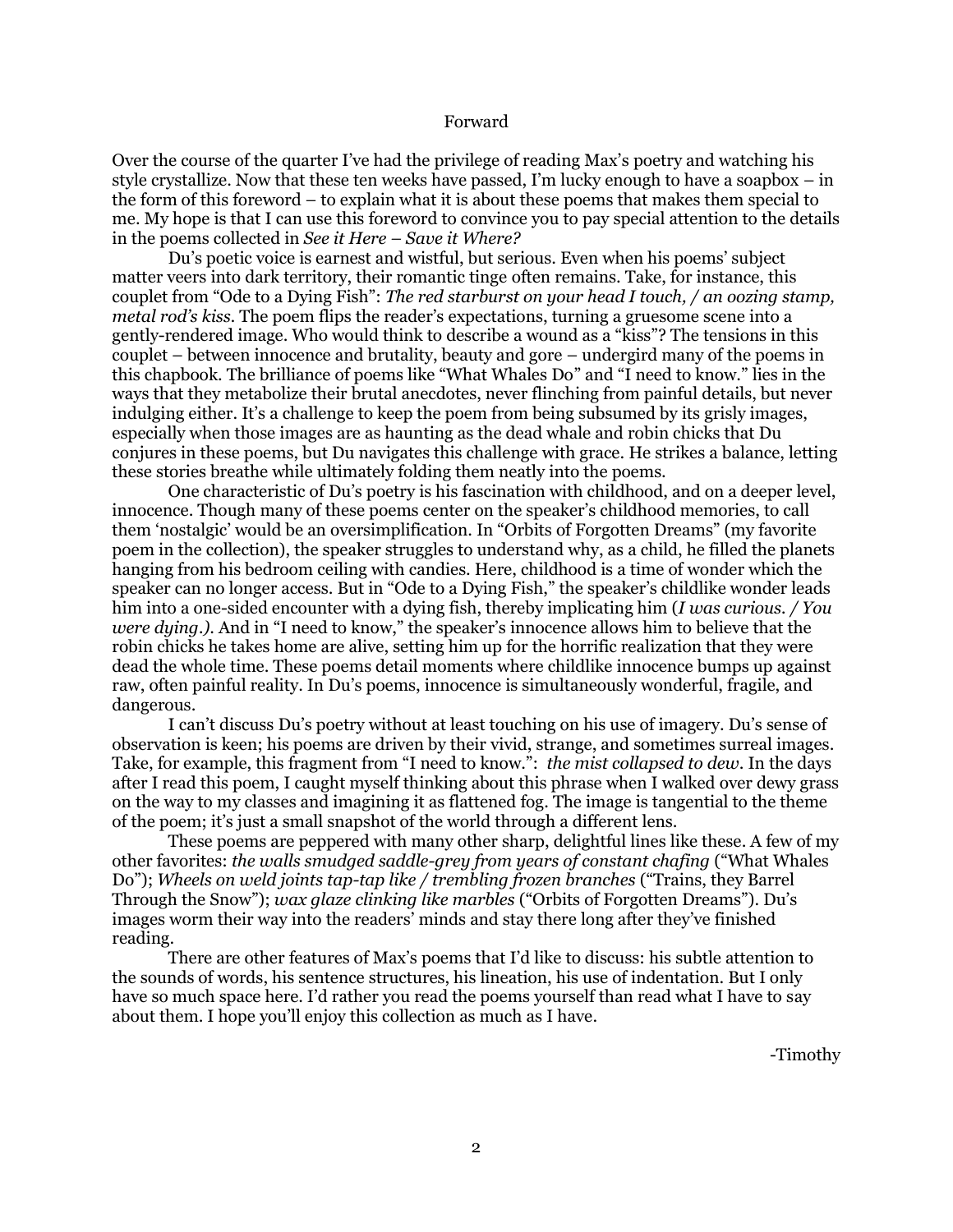## Table of Contents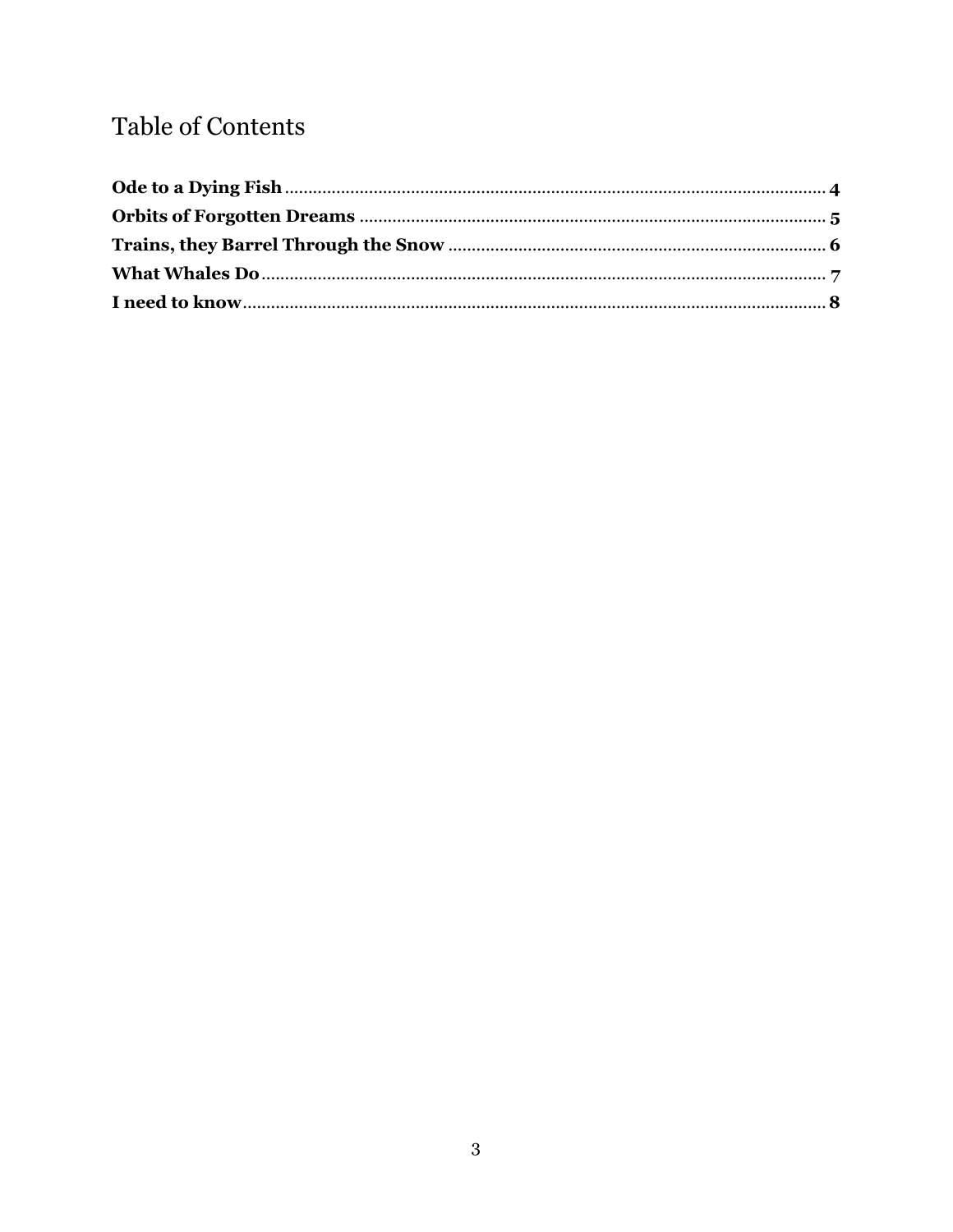Ode to a Dying Fish

I traced, with a probing finger, the dark curve that ran along its body,

flipped the dorsal spines open, shut, stroked the urine-slick, milky belly.

I was curious. You were dying.

The red starburst on your head I touch, an oozing stamp, metal rod's kiss.

The same tanks, burbling air pumps, butcher, blue apron, rubber mallet,

amberjack. Scale-flashing figures, slime-ridden bodies, ugly creatures, they are thrown on crimson boards.

And the same split second that I turned away, reading off chemicals from cans of coffee.

Ignoring, maybe, the smack of steel on slimy bone. So why, why do I remember you?

Brain scrambled, you still gulped and slapped your tail listlessly.

So I just set you down, softly, and watched the way your gills flashed and flared,

and even as you finally stopped twitching and lay, shedding your

scales on the market floor tiles, your eyes, they stared not at me

but at packs of disposable chopsticks and instant coffee, final sale.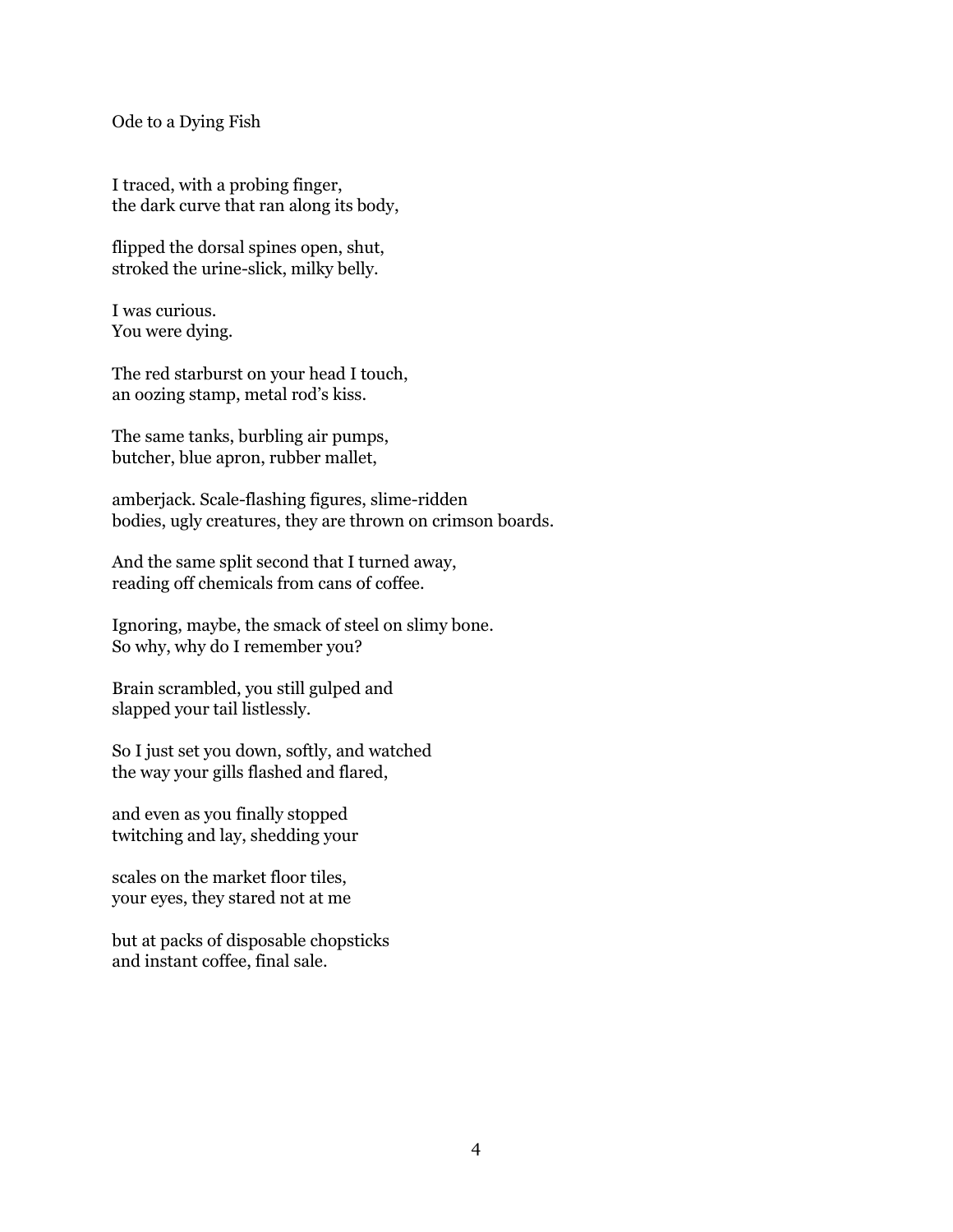Orbits of Forgotten Dreams

In my old bedroom hangs a solar system of plastic planets, dangling from pieces

> of fishing line tied to star-shaped thumbtacks thrust into the ceiling and held with wads of chewing gum.

> > One morning, freshman year of college, I rise too quickly and hit my head on Neptune.

> > > It splits into two pieces and from the faded turquoise shell comes a shower of old candies.

> > > > I run my fingers through the brown-blotched sugar bites, that faded raspberry pink,

lemon yellow. They tumble in the hemisphere, dust sloughing, wax glaze clinking like marbles.

And for a long time I wonder why, bed-bouncing in floppy mohawk hair and a Timex Triathlon, waterlogged,

this eleven-year-old boy would find joy in cupping little hollow worlds in his

slender hands and filling them with marvelous sweets that he would never eat.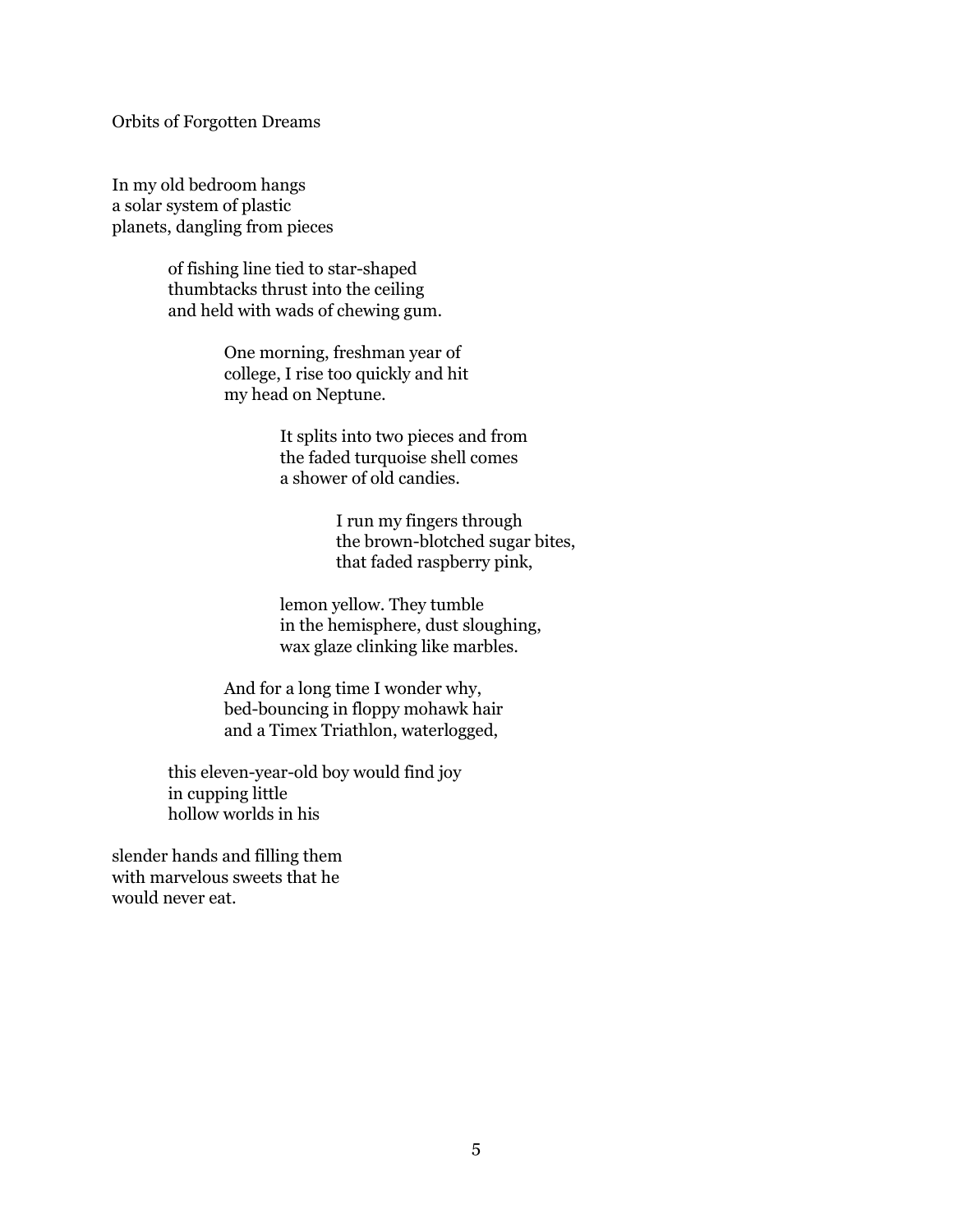Trains, they Barrel Through the Snow

In pine shadow my old neighbor sits on a lawn chair and I stand, in snow pants and boots and coat and streetlamp haze, the fields, glistening fields in front, and he says

listen, as two horns sound, feathered, from beyond, beyond the Mormon church, beyond the limestone quarry, beyond...

It's the Amtrak. The snowless sky, it shuttles sound from nine kilometers away,

through these sparkling trees, these two bodies, these houses behind, behind.

Many January nights I stick my face into my window screen to smell the air, the sharp, peppery air.

Horns, though I heard their braying, meant nothing

until he tells me what they are, as if my world was but a frosty haze that crystalizes, explosively,

from his pointing fingernail, flattened from hammering wooden plugs in 1973, dam repair.

And then, then another sound. "You have good ears," he says.

Wheels on weld joints tap-tap like trembling frozen branches.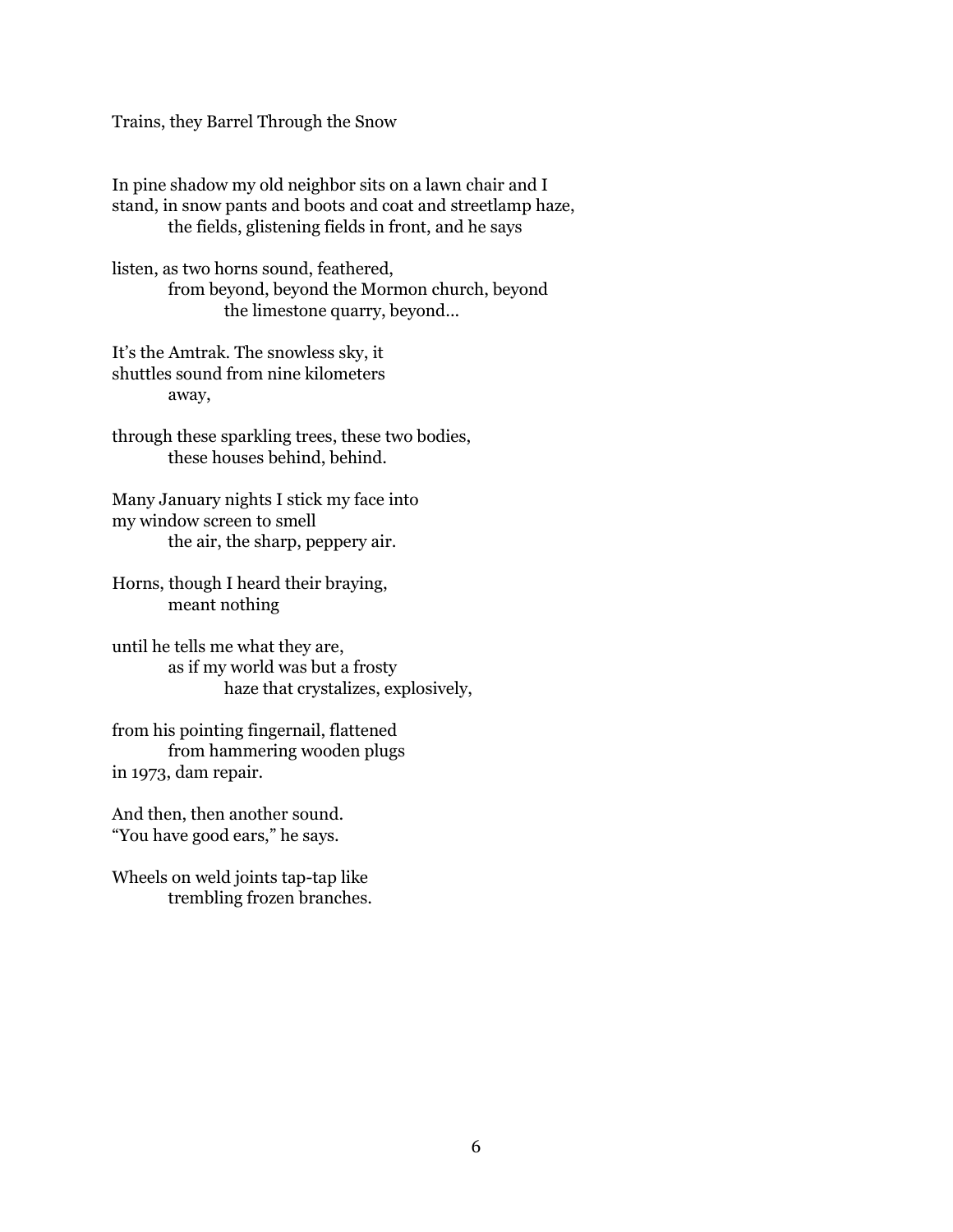## What Whales Do

Until I turned eighteen, I slept with a killer whale plushie. I'd wrap my knuckles around the crook of its dorsal and lie belly-to-belly because my mom forgot how to hug and my dad slept in a different room, where he wedged a piece of notebook paper, folded, in the jamb to stop the wind from rattling the door.

My friends, they'd throw the whale around the room, making airplane noises as it tumbled from wall to desk to creamy carpet, because that's what boys do. So, I learned that boys didn't nuzzle stuffed animals in their sleep, even if the stuffing smelled of stale shampoo and its plush worn down to a matted fuzz. Our neighbors siphoned boxed wines and slow danced tipsy, feet grinding patio moss to smithereens. In algebra I learned that two slashes, two negatives, they cancel out.

In 1910, Stanley Madden and Sophus Jensen, aged 14 and 17, Decided to trap a killer whale and shoot its eyes point-blank and cut its throat open with a hunting knife. How it must have squirmed on the dock they dragged it on, bound tight on fin and tail, how its bloody smile never faded because that's what whales do, right? They keep smiling and I kept smiling because two slashes were meant to disappear, even when my dad drove away to his new apartment and I was left sitting on the mattress he used to sleep on, the walls smudged saddle-grey from years of constant chafing as he took apart his bedroom every morning and turned it into an office.

And on these mornings, I, still plushie-warm, would smile as the air from our bodies intermingled on the stair landing, and he'd ruffle my hair, call me little boy, my little precious boy, but that the smile was a torn smile, hopeless, as I've since realized, like the pearly smirk of a slashed throat.